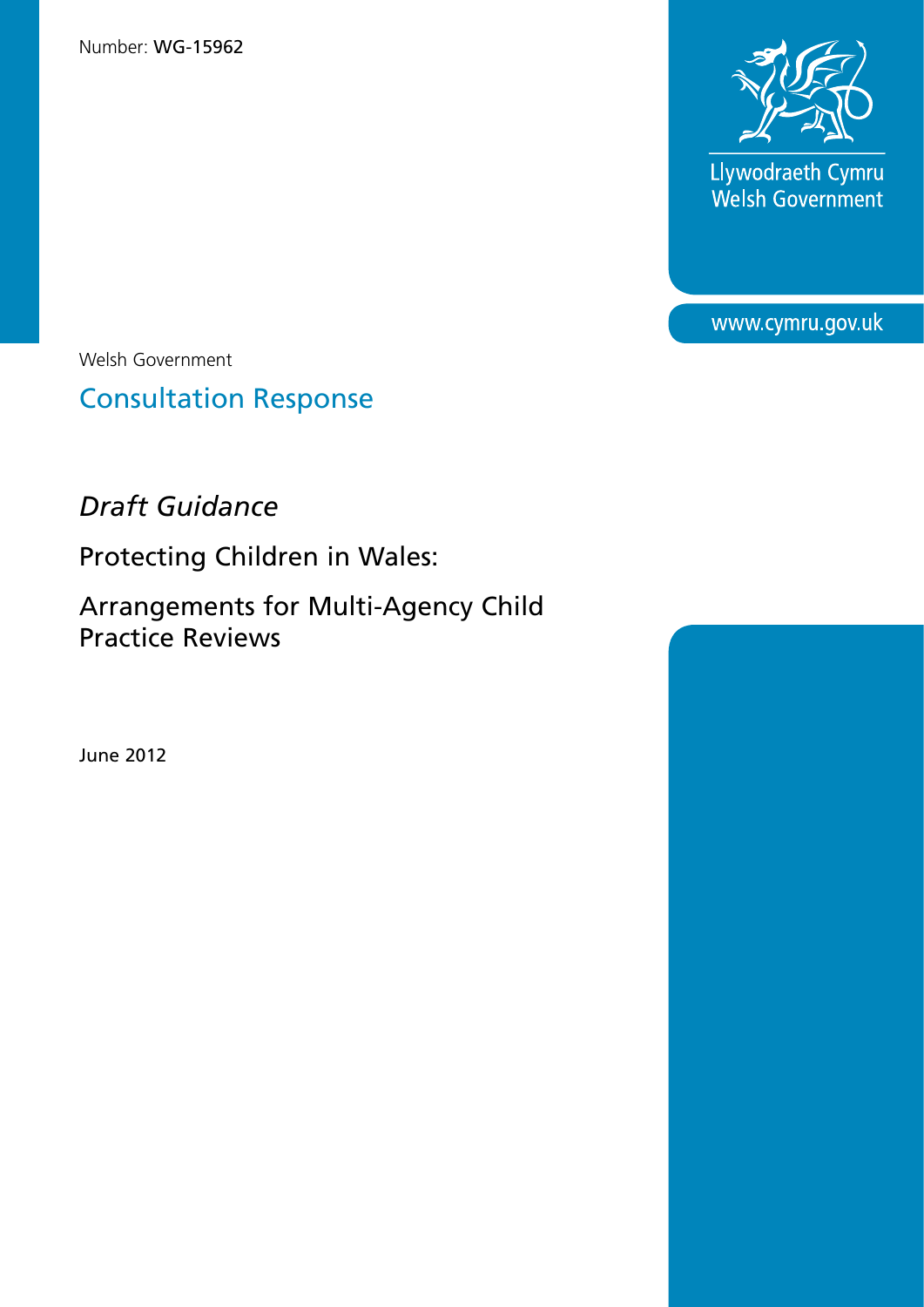Digital ISBN 978 0 7504 7691 1 © Crown Copyright 2012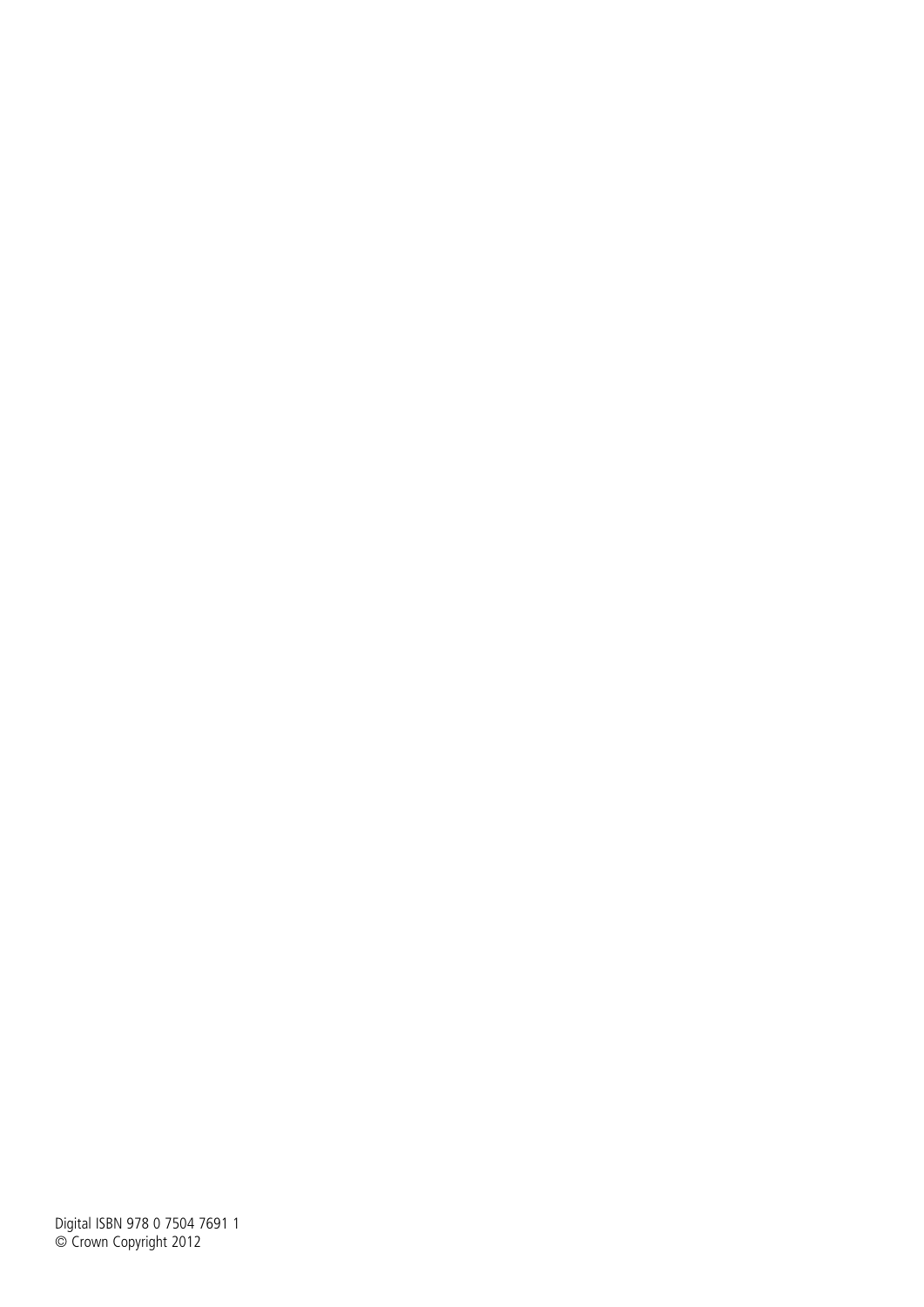# **Welsh Government response to the Consultation on "Protecting Children in Wales: Arrangements for Multi-Agency Child Practice Reviews – Draft Guidance"**

## **Introduction**

1. A public consultation on the draft guidance for *Protecting Children in Wales, Arrangements for Multi-Agency Child Practice Reviews* was held between January and April 2012.

2. The draft guidance sets out arrangements for Child Practice Reviews (CPRs) in circumstances of a significant incident where abuse of neglect of a child is known or suspected. It is addressed to all Local Safeguarding Children Boards (LSCBs) and partner agencies. The draft guidance sets out a system for Multi-Agency Concise and Extended CPRs that are fit for purpose in circumstances of serious incidents resulting from abuse or neglect. These changes are expected to lead to new learning which can support a process of continuous improvement in inter-agency child protection.

3. Responses were generally very positive and welcoming of the decision to introduce a more coherent framework for improving policy and practice in child protection. There has been a clear pattern of themes arising; specifically the need for further clarification on dealing with parallel reviews, dissemination of learning, and support for reviewers. The Welsh Government will be considering these issues along with other points raised during the finalisation of the practice guidance. From responses received there was widespread agreement that the guidance was user friendly and easy to understand.

4. The Welsh Government would like to take this opportunity to thank all those who responded to this consultation exercise. This document provides the Welsh Government's response to the consultation and includes a summary of many of the key issues raised.

## **Responses**

5. Respondents were invited to consider specific questions about the draft guidance and also encouraged to make any other points relating to them that they considered necessary.

6. In total there were 21 written responses received from the following groups:

## $\bullet$  LSCBs  $-$  6

- Health  $-$  5
- Local Authorities 2
- Police 2
- Private Individuals  $\overline{a}$  1
- Other  $-5$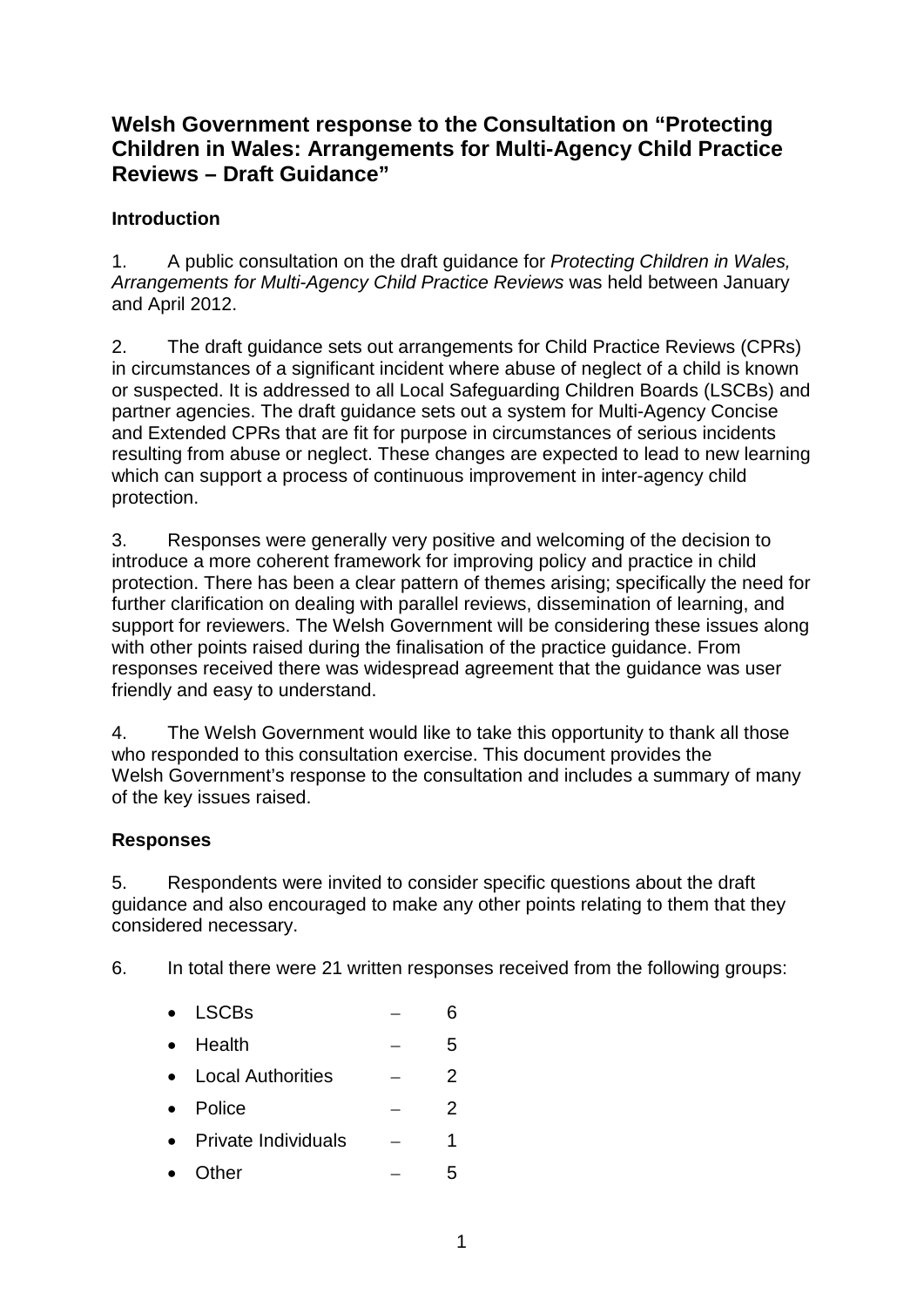## **Preface**

7. It was generally agreed that the preface provides a clear explanation of the proposed changes and what the new framework hopes to achieve in respect of key learning.

8. Most respondents agreed that the difference between the current Serious Case Review system and the new approach to learning and reviewing is transparent and clearly laid out in the guidance. One responder felt that although the new process is clearly laid out, acknowledgement should be made to the many positives of the current system which works well and could potentially be maintained in the new format.

9. Several respondents highlighted typographical errors and amendments required to the implementation date. The Welsh Government will amend these errors in the final guidance.

## **Section 2: Principles**

10. This section sets out the principles which underpin the new process and the majority of respondents agreed that they are sufficiently clear and relevant.

11. There was the suggestion that a bigger emphasis should be put on the effective dissemination of learning regionally and nationally to ensure that all can learn from agency practice across Wales.

12. A high proportion of respondents welcomed the engagement, from the onset, of families in the process.

13. The Welsh Government is clear that the new framework should improve future practice so learning must be distributed on a regional and national basis; we will therefore aim to ensure that this is strengthened in the guidance. The inclusion of the child and family members is an important feature of the new process which hopes to foster the need to focus on accountability rather than culpability.

## **Section 3: Learning and Reviewing Framework**

14. This section set out the key features of the new framework and feedback indicated that this has been clearly set out. A suggestion was made that it would be useful if the words 'the key features' were included in the title.

15. There were several suggestions regarding further information which should be contained in the guidance, such as dealing with cases of historic abuse, how to train as a facilitator and what support is available for practitioners.

16. The Welsh Government has started to consider historic abuse and this will be included in the final guidance. In addition, our intention is to contact stakeholders regarding plans for implementation and support of the new framework.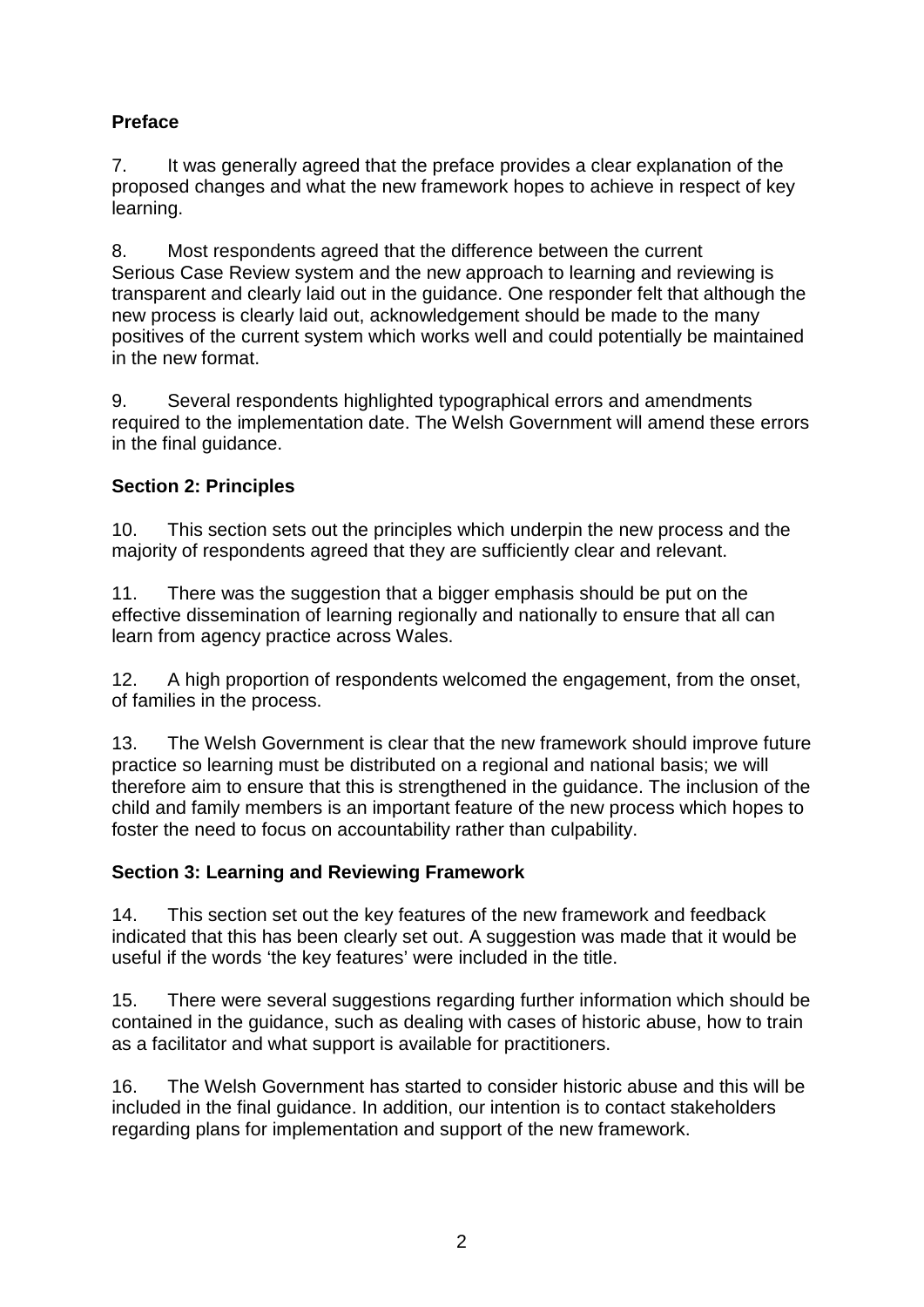## **Section 4: Multi-Agency Professional Forums**

17. Whilst the majority agreed this section explained clearly the role and purpose of Multi-Agency Professional Forums, several respondents thought that the intent was firm but that further clarity was needed especially in relation to dissemination of learning.

18. There were concerns raised regarding appropriate funding for LSCBs to carry out this work and it was considered to be beneficial for an audit tool relating to the new framework for LSCBs to be included in final draft of the guidance. The Welsh Government has considered these suggestions and will take them into account when finalising the draft guidance and looking at a programme of implementation.

19. Some respondents highlighted that potential practitioner culpability and representation needs should be addressed. Specifically, clarification was required on disciplinary procedures both in terms of staff in disciplinary processes being involved in the review process and in terms of sharing information that may lead to disciplinary procedures without undermining the need for openness and transparency in the process.

20. The Welsh Government will consider how to reflect this in the final guidance but is clear that the review process is about practice learning. If any issues of individual staff training needs or staff malpractice emerge during the course of a Concise Review, these matters should be managed through the relevant agency's own staff procedures.

## **Section 5: Concise Reviews**

21. This section sets out the criteria for concise reviews and a high proportion of respondents agreed that it has been clearly explained.

22. Various respondents raised the need to be aware of the difficulties which may arise with parallel investigations such as homicide reviews and interaction with coroners and it would be welcomed if guidance on how to deal with any resulting delays could be provided. In addition, guidance was requested on cross border issues and reviews that straddle service providers in England.

23. Some respondents suggested that it would be helpful to include a paragraph on the role, function and membership of review sub-group panels.

24. One respondent stated that there was no longer a need for a specific reference to youth justice and that it was no longer appropriate for there to be a 'lead' agency for deaths in custody.

25. The Welsh Government intends to consider how to ensure this information is included succinctly in the finalised guidance.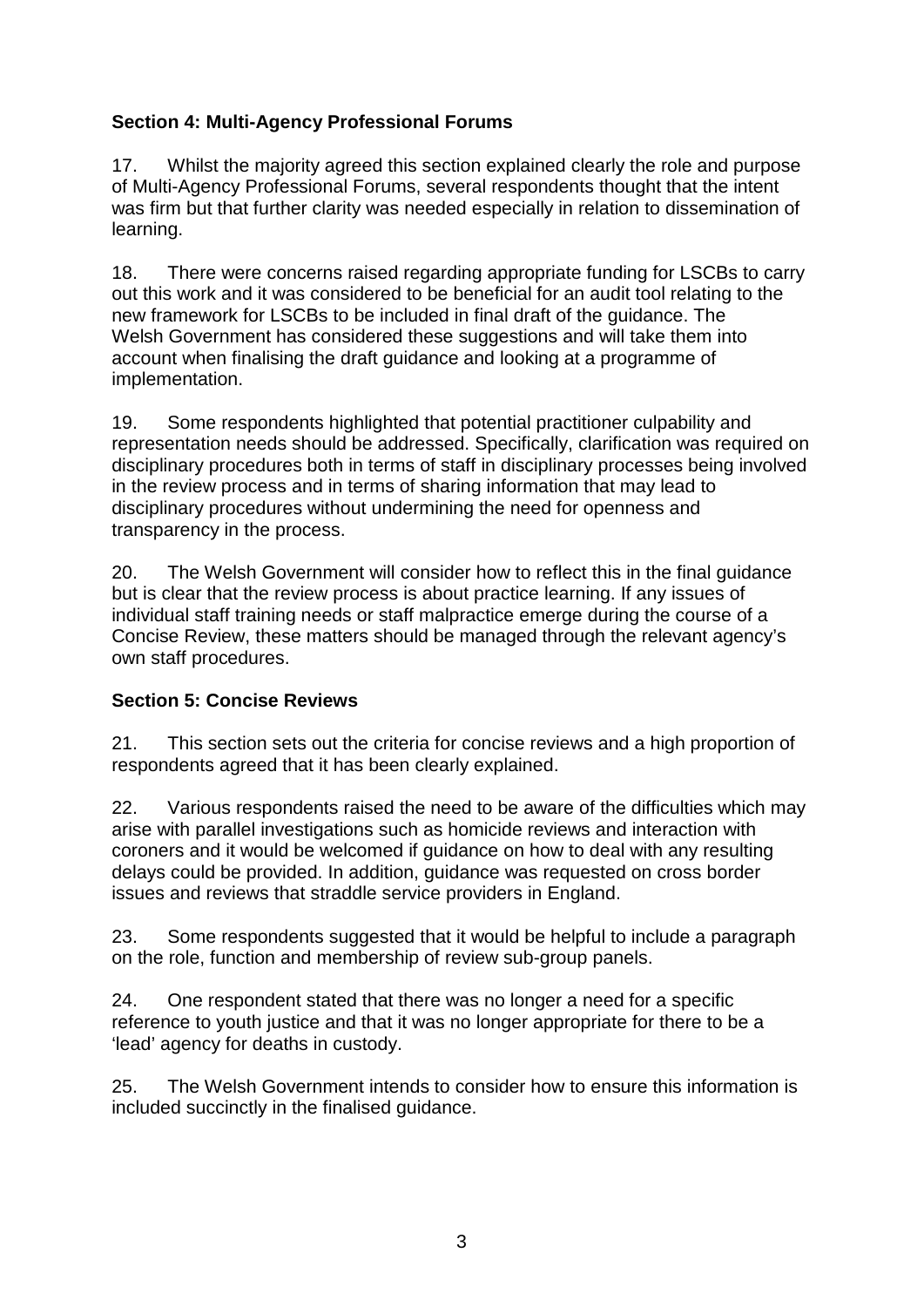## *Timelines*

26. A significant change in the new framework is the requirement to provide a timeline rather than the current chronologies. The majority of responders welcomed the timeline process and felt it would allow for a more focussed review although some thought that a degree of flexibility will be required.

27. A number of people who responded thought that a definition of 'timeline' might be useful and there was a suggestion that guidance was needed on what should be in the summary. It was also considered helpful if guidelines could be produced for requirements regarding individual agency timelines, analysis and recommendations.

## *Reviewers*

28. Most respondents agreed that there is sufficient independence in the proposed appointment of a reviewer. Some requested a clearer definition of the word 'independence'. A suggestion was made that it would be helpful and consistent to have a pool of trained and accredited reviewers.

## **Section 6: Extended Reviews**

29. This section set out the criteria for extended reviews and it was agreed that the purpose and criteria was clearly explained. The consensus was that the additional issues to be addressed for scrutiny purposes are appropriate, although one point that did arise was that the term 'external' needs to be defined.

30. The majority of consultees felt that the appointment of two reviewers was appropriate and viable and one respondent suggested that agencies should not use the same reviewer all the time to avoid familiarity. The need for a database or resource of reviewers was highlighted as something that could be helpful. Another suggestion for consideration was that there should be the opportunity to co-opt with other LSCBs regarding the additional reviewer.

## **Questions relating to both Concise and Extended Reviews**

## *Review panel*

31. Most respondents agreed that the responsibilities set out for the Review Panel in setting up and managing Concise and Extended Reviews through to completion were clear and logical, however, it was considered helpful if there could be a separate heading and section for panels. With this in mind, it was considered useful to have a written agreement setting out the role of the panel and reviewers.

## *Family involvement*

32. Although the consensus was that the involvement of family was welcomed further advice would be helpful on how to include them effectively and how to agree the relevant family members. It was also suggested that there should be written information available for family members and the management of family expectation should be more clearly addressed.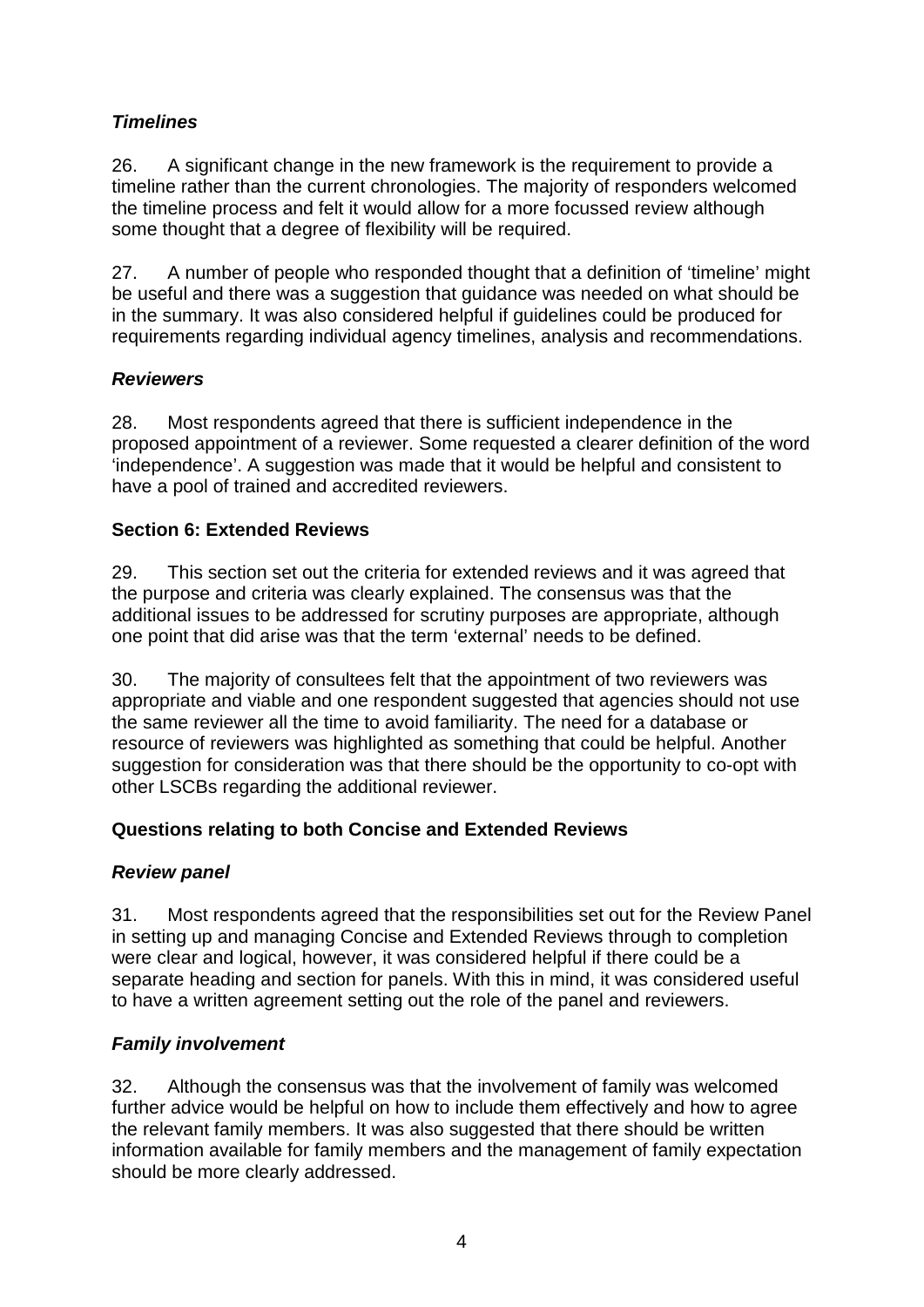## *Child Practice Review Reports*

33. Whilst the consensus was that there were no difficulties foreseen with the principles of transparency and accountability to publish anonymised reports of Concise and Extended Reviews, there were a few thoughts around these matters.

34. One such point was that there may, on occasion, be circumstances which would predicate against publication such as negative impact on family members or where there is potential for identifying the child involved. There must be scope to consider not publishing in these circumstances.

35. The Welsh Government has considered these suggestions and will take them into account when finalising the guidance.

## **Annex**

36. The Annex was considered by the majority to be very helpful. Consultees provided helpful suggestions to enhance the information provided such as inserting hyperlinks to correlating information and flow charts to outline the process. There were also some typographical errors highlighted which the Welsh Government will amend in the final guidance.

## **Next steps**

37. We have considered carefully the responses and revised the draft guidance accordingly. The Welsh Government believes that it is essential that the new framework is properly supported and that appropriate training is provided. Therefore, to ensure proper implementation arrangements are developed to support LSCBs we are currently considering what support we can put in place to ensure that the integrity of the new framework is not compromised. Alongside this work, we will amend the *Local Safeguarding Children Boards (Wales) Regulations 2006* to support the new framework. It is anticipated that implementation of the new framework and regulations will occur on 1 January 2013. The Welsh Government will write to stakeholders to update them on implementation arrangements.

## **Full list of respondents content to be identified**

- 1. Aneurin Bevan Health Board
- 2. Bridgend County Borough Council
- 3. British Association for Adoption and Fostering Cymru
- 4. Buddeg Nelson
- 5. Cardiff and Vale University Hospital Board
- 6. Cardiff Local Safeguarding Children Board
- 7. Carmarthenshire Safeguarding Children Board
- 8. Dyfed Powys Police
- 9. Flintshire & Wrexham Local Safeguarding Children Board